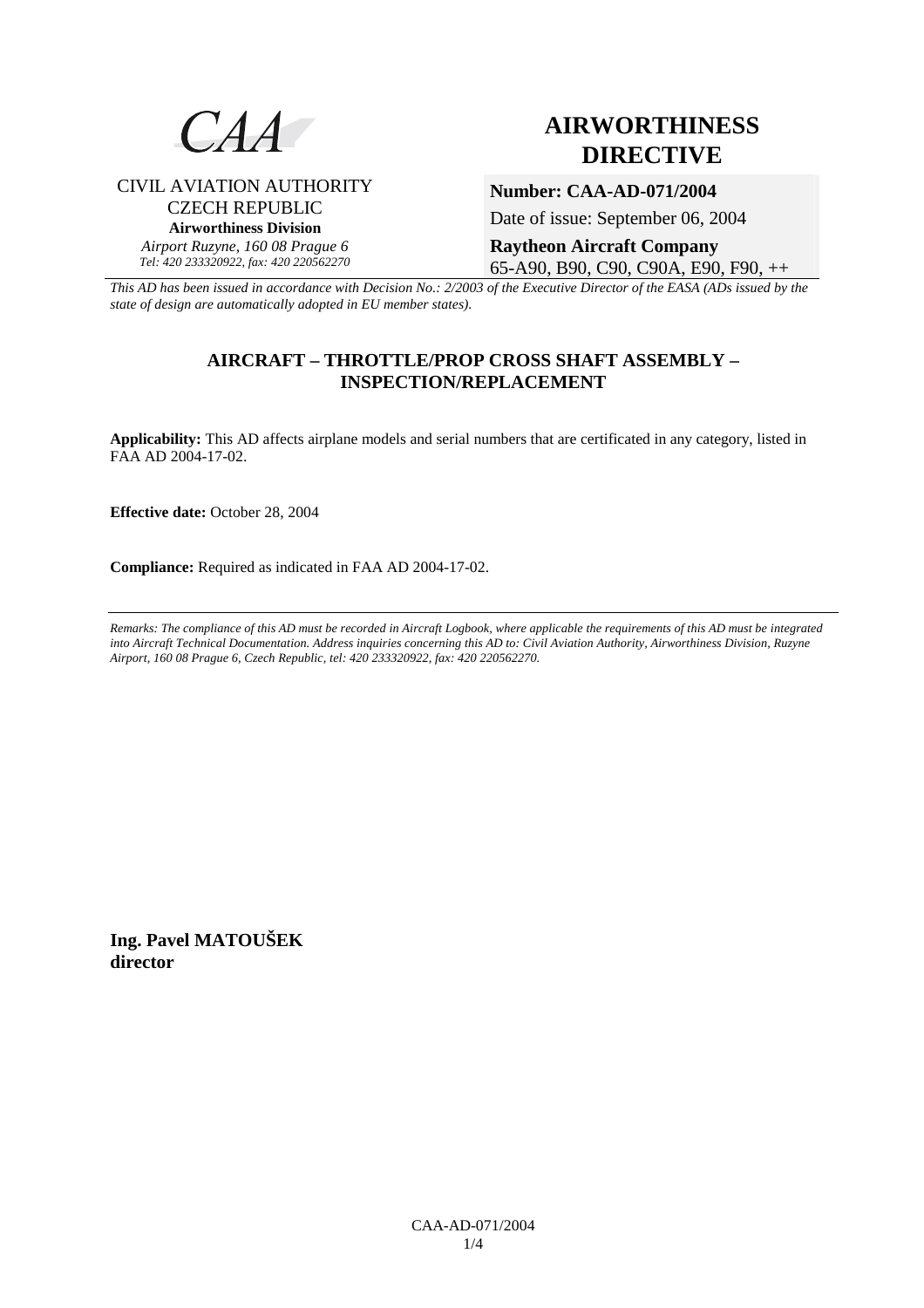2004-17-02 Raytheon Aircraft Company: Amendment 39-13774; Docket No. 2004-CE-04-AD.

### **When Does This AD Become Effective?**

(a) This AD becomes effective on October 4, 2004.

### **What Other ADs Are Affected by This Action?**

(b) None.

#### **What Airplanes Are Affected by This AD?**

(c) This AD affects the following airplane models and serial numbers that are certificated in any category:

| <b>Model</b>                     | <b>Serial Nos.</b>                                                                                                                                                                                                                                                                                                                                                                                                                                                                                                                                                                                                                                                                                                                                                                                                                                                                                                                                                                                                                                                                                                                  |  |
|----------------------------------|-------------------------------------------------------------------------------------------------------------------------------------------------------------------------------------------------------------------------------------------------------------------------------------------------------------------------------------------------------------------------------------------------------------------------------------------------------------------------------------------------------------------------------------------------------------------------------------------------------------------------------------------------------------------------------------------------------------------------------------------------------------------------------------------------------------------------------------------------------------------------------------------------------------------------------------------------------------------------------------------------------------------------------------------------------------------------------------------------------------------------------------|--|
| $(1)$ 65-A90, B90, C90, and C90A | LJ-76, LJ-114 through LJ-1691.                                                                                                                                                                                                                                                                                                                                                                                                                                                                                                                                                                                                                                                                                                                                                                                                                                                                                                                                                                                                                                                                                                      |  |
| $(2)$ E90                        | LW-1 through LW-347.                                                                                                                                                                                                                                                                                                                                                                                                                                                                                                                                                                                                                                                                                                                                                                                                                                                                                                                                                                                                                                                                                                                |  |
| (3) F90                          | LA-2 through LA-236.                                                                                                                                                                                                                                                                                                                                                                                                                                                                                                                                                                                                                                                                                                                                                                                                                                                                                                                                                                                                                                                                                                                |  |
| (4) 99, 99A, A99A, B99 and C99   | U-1 through U-239.                                                                                                                                                                                                                                                                                                                                                                                                                                                                                                                                                                                                                                                                                                                                                                                                                                                                                                                                                                                                                                                                                                                  |  |
| $(5) 100$ and A100               | B-1 through B-94, B-100 through B-204, and B-206<br>through B-247.                                                                                                                                                                                                                                                                                                                                                                                                                                                                                                                                                                                                                                                                                                                                                                                                                                                                                                                                                                                                                                                                  |  |
| (6) B100                         | BE-1 through BE-137.                                                                                                                                                                                                                                                                                                                                                                                                                                                                                                                                                                                                                                                                                                                                                                                                                                                                                                                                                                                                                                                                                                                |  |
| (7) 200 and B200                 | BB-2, BB-6 through BB-185, BB-187 through BB-202,<br><b>BB-204</b><br>through BB-269, BB-271 through BB-407, BB-409<br>through BB-468, BB-470 through BB-488, BB-490<br>through BB-509, BB-511 through BB-529, BB-531<br>through BB-550, BB-552 through BB-562, BB-564<br>through BB-572, BB-574 through BB-590, BB-592<br>through BB-608, BB-610 through BB-626, BB-628<br>through BB-646, BB-648 through BB-664, BB-666<br>through BB-694, BB-696 through BB-797, BB-799<br>through BB-822, BB-824 through BB-870, BB-872<br>through BB-894, BB-896 through BB-990, BB-992<br>through BB-1051, BB-1053 through BB-1092, BB-1094,<br>BB-1095, BB-1099 through BB-1104, BB-1106 through<br>BB-1116, BB-1118<br>through BB-1184, BB-1186 through BB-1263, BB-1265<br>through BB-1288, BB-1290 through BB-1300, BB-1302<br>through BB-1313, BB-1315 through BB-1384, BB-1389<br>through BB-1425, BB-1427 through BB-1447, BB-1449,<br>BB-1450, BB-1452, BB-1453, BB-1455, BB-1456, BB-<br>1458 through BB-1683, BB-1685 through BB-1716, BB-<br>1718 through BB-1720, BB-1722, BB-1723, BB-1725,<br>BB-1726, BB-1728 through BB-1826. |  |
| (8) 200C and B200C               | BL-1 through BL-23, BL-25 through BL-57, BL-61<br>through BL-72, and BL-124 through BL-147.                                                                                                                                                                                                                                                                                                                                                                                                                                                                                                                                                                                                                                                                                                                                                                                                                                                                                                                                                                                                                                         |  |
| (9) 200CT and B200CT             | BN-1 through BN-4.                                                                                                                                                                                                                                                                                                                                                                                                                                                                                                                                                                                                                                                                                                                                                                                                                                                                                                                                                                                                                                                                                                                  |  |
| (10) 200T and B200T              | BT1 through BT-38, and BB-1314.                                                                                                                                                                                                                                                                                                                                                                                                                                                                                                                                                                                                                                                                                                                                                                                                                                                                                                                                                                                                                                                                                                     |  |
| (11) 300 and 300LW               | FA-1 through FA-230; and FF-1 through FF-19.                                                                                                                                                                                                                                                                                                                                                                                                                                                                                                                                                                                                                                                                                                                                                                                                                                                                                                                                                                                                                                                                                        |  |
| $(12)$ B300                      | FL-1 through FL-379.                                                                                                                                                                                                                                                                                                                                                                                                                                                                                                                                                                                                                                                                                                                                                                                                                                                                                                                                                                                                                                                                                                                |  |
| $(13)$ B300C                     | FM-1 through FM-10; and FN-1.                                                                                                                                                                                                                                                                                                                                                                                                                                                                                                                                                                                                                                                                                                                                                                                                                                                                                                                                                                                                                                                                                                       |  |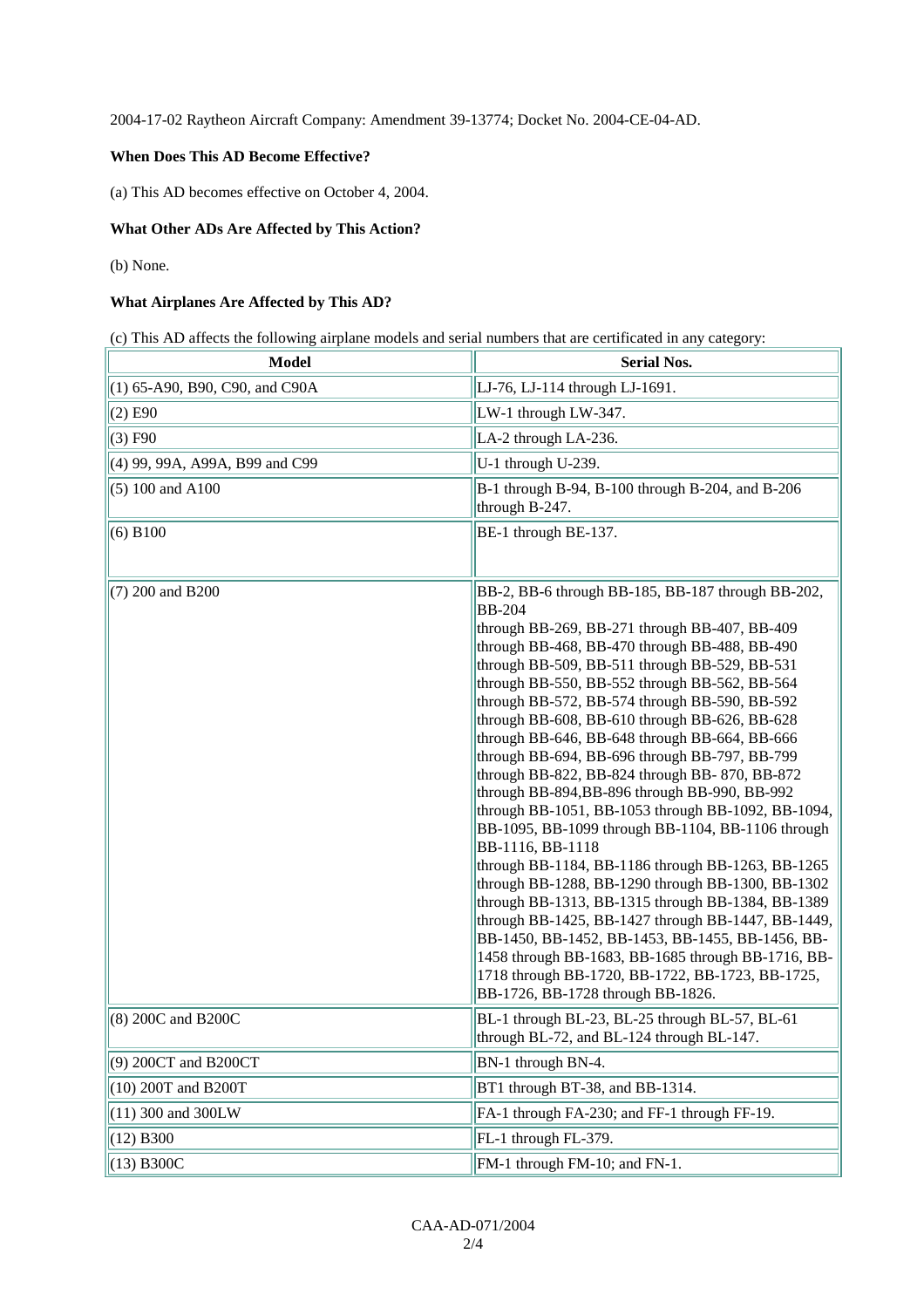| (14) 1900                               | UA-3.                                                                    |  |
|-----------------------------------------|--------------------------------------------------------------------------|--|
| (15) 1900C                              | UB-1 through UB-74 and UC-1 through UC-174.                              |  |
| (16) 1900D                              | UE-1 through UE-439.                                                     |  |
| $(17)$ 65-A90-1 (U-21A or U-21G)        | LM-1 through LM-141.                                                     |  |
| $(18)$ 65-A90-2 (RU-21B)                | LS-1 through LS-3.                                                       |  |
| (19) 65-A90-3 (U-21 Series)             | LT-1 and LT-2.                                                           |  |
| (20) 65-A90-4 (U-21 Series)             | LU-1 through LU-16.                                                      |  |
| $(21)$ H90 (T-44A)                      | LL-1 through LL-61.                                                      |  |
| $(22)$ A100-1 (U-21J)                   | BB-3 through BB-5.                                                       |  |
| $(23)$ A100 (U-21F)                     | B-95 through B-99.                                                       |  |
| $(24)$ A200 (C-12A and C-12C)           | BC-1 through BC-75 and BD-1 through BD-30.                               |  |
| (25) A200C (UC-12B)                     | BJ-1 through BJ-66.                                                      |  |
| (26) A200CT (C-12D, FWC-12D, C-12F)     | BP-1, BP-7 through BP-11, BP-19, BP-22, and BP-24<br>through BP-63.      |  |
| (27) A200CT (RC-12D, RC-12H)            | GR-1 through GR-12, and GR-14 through GR-19.                             |  |
| (28) A200CT (RC-12G)                    | FC-1 through FC-3.                                                       |  |
| (29) A200CT (RC-12K, RC-12P and RC-12Q) | FE-1 through FE-9, and FE-25 through FE-36.                              |  |
| (30) B200C (C-12F)                      | BL-73 through BL-112, and BL-118 through BL-123;<br>BP-64 through BP-71. |  |
| $(31)$ B200C (C-12R)                    | BW-1 through BW-29.                                                      |  |
| (32) B200C (UC-12M)                     | BV-1 through BV-10.                                                      |  |
| (33) B200C (UC-12F)                     | BU-1 through BU-10.                                                      |  |
| $(34) 1900C (C-12J)$                    | UD-1 through UD-6.                                                       |  |

## **What Is the Unsafe Condition Presented in This AD?**

(d) This AD is the result of numerous reports of loose bolts on the pedestal attachment of the throttle/prop cross shaft assembly. The actions specified in this AD are intended to detect and correct loose bolts not securing the pedestal cross shaft, which could result in limited effectiveness of the control levers. This failure could lead to an aborted takeoff.

## **What Must I Do To Address This Problem?**

(e) To address this problem, you must do the following:

| <b>Actions</b>                                                                                                                                                                         | <b>Compliance</b>                                                                                                                                                                                                                                                                                                       | <b>Procedures</b>                                                                                                                                                                                                                    |
|----------------------------------------------------------------------------------------------------------------------------------------------------------------------------------------|-------------------------------------------------------------------------------------------------------------------------------------------------------------------------------------------------------------------------------------------------------------------------------------------------------------------------|--------------------------------------------------------------------------------------------------------------------------------------------------------------------------------------------------------------------------------------|
| $(1)$ Inspection and torque:<br>$(i)$ inspect the engine controls/cross<br>shaft/pedestal for proper installation<br>and torque; and.<br>$\vert$ (ii) re-torque the cross attach bolt. | Initially inspect within the next 50<br>hours time-in-service (TIS) after<br>October 4, 2004 (the effective date of<br>this AD), unless already done within<br>the last 50 hours TIS, and thereafter at<br>intervals not to exceed 100 hours TIS<br>until the modification in paragraph<br>$(e)(3)$ of this AD is done. | Follow Part I, Accomplishment<br>Instructions of Raytheon Aircraft<br>Company Mandatory Service Bulletin<br>No. SB 73-3634, dated September<br>$ 2003$ . The applicable airplane<br>maintenance manual also addresses<br>this issue. |
| $(2)$ If any improper installation or<br>wrong torque is found during any<br>inspection required by paragraph                                                                          | Before further flight after the<br>inspection in which any improper<br>installation or wrong torque is found.                                                                                                                                                                                                           | Follow Part I, Accomplishment<br>Instructions of Raytheon Aircraft<br>Company Mandatory Service Bulletin                                                                                                                             |